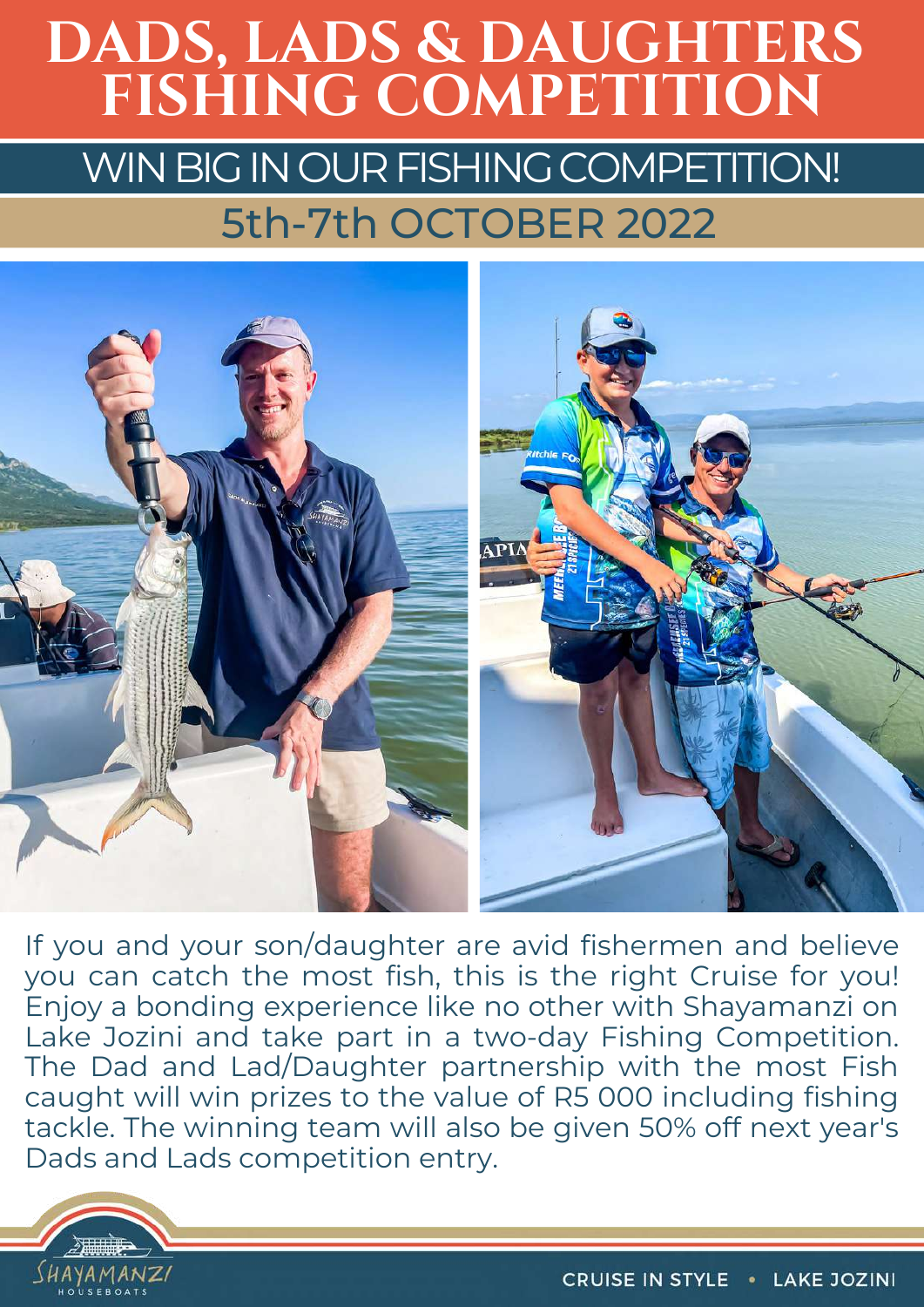#### WHAT YOU NEED TO KNOW

- The competition will be held from Wednesday the 5th to Friday the 7th of October 2022.
- Boarding will take place at 11 am.
- Ten and a half hours of fishing will take place over two days on Tender boats.
- All bait, tackle, rods are included. You are welcome to bring your own tackle, should you wish to.
- All meals, tea and coffee are included.
- Personalised Golf Shirts will be provided.
- The Dad and Lad/Daughter partnership with the most Fish caught will win a prizes to the value of R5 000.
- Prize is not transferable for cash, Terms and Conditions apply.
- The winners will be announced the evening of the 6th October.
- On the last day, disembarking will take place at 10 am.

| Per Dad and Lad/Daughter<br>per two nights Cruised |                     |
|----------------------------------------------------|---------------------|
| Deluxe Cabins                                      | R <sub>15</sub> 000 |
| <b>Pontoon Cabins</b>                              | R <sub>12</sub> 000 |

#### WE LOOK FORWARD TO WELCOMING YOU ON-BOARD!

 $\omega$  078 542 0344



reservations@shayamanzi.co.za



SHAYAMANZI

[www.shayamanzi.co.za](https://www.shayamanzi.co.za/)



#### CRUISE IN STYLE . LAKE JOZINI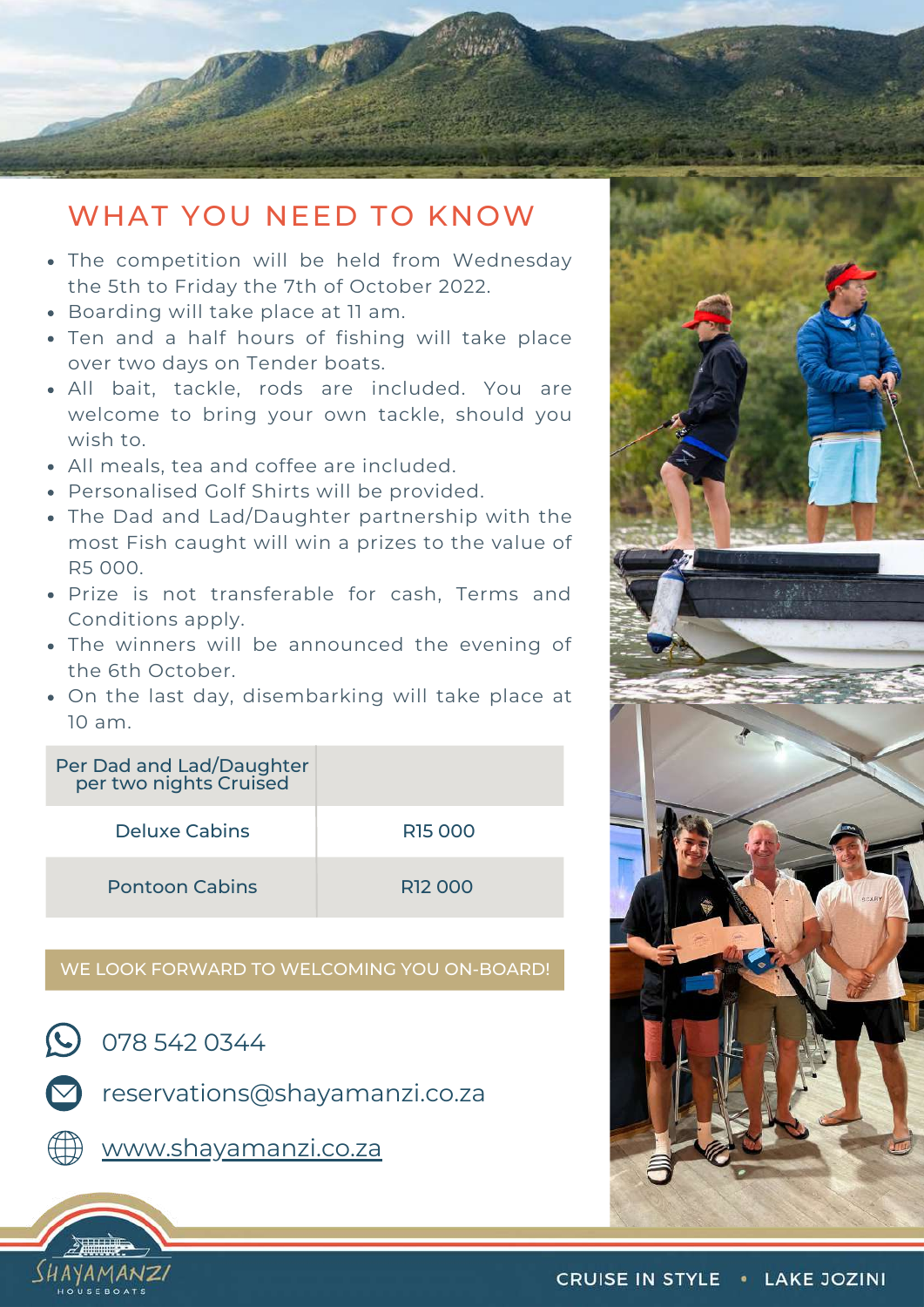# **Travel Itinerary**

**HOTHE TOO AND** 

 $\frac{\sqrt{HAYAMANZ}}{HOMSEBOATS}$ 

**WAR RN** 

| <b>BEFORE YOU</b><br><b>LEAVE HOME</b>                          | • Something for cooler<br>• Please label your luggage<br>• Sunscreen<br>Peaceful<br>with your names.<br>evenings<br>Flat comfortable shoes •<br>GPS co-ordinates-S27<br>sleep<br>$\bullet$<br>25.212/ E32 03. 897<br>• A good read<br>Board games<br>$\bullet$<br>Sunglasses<br><b>Binoculars</b><br>• Silindile (Hostess) - 082 050<br>Sunhat/cap<br>• Any essential<br>2546<br>medication<br>• WiFi password: on arrival<br>Camera                                                                                                                                                                                                                                                                                                                                                                                                                                                                                                                                                 |  |
|-----------------------------------------------------------------|--------------------------------------------------------------------------------------------------------------------------------------------------------------------------------------------------------------------------------------------------------------------------------------------------------------------------------------------------------------------------------------------------------------------------------------------------------------------------------------------------------------------------------------------------------------------------------------------------------------------------------------------------------------------------------------------------------------------------------------------------------------------------------------------------------------------------------------------------------------------------------------------------------------------------------------------------------------------------------------|--|
| <b>ALONG THE</b><br><b>WAY</b>                                  | Please plan to arrive at Jozini Tiger Lodge no later than 10:30 am. You are<br>boarding at 11 am.<br>As you reach the top of the Jozini Pass, there is a parking area on your<br>left; stop here for some beautiful views over the Lake. There is a stall here<br>selling<br>indigenous plants with a permit and a hut where two old Zulu ladies<br>weave beautiful place settings and floor mats.<br>Between this point and the turnoff to the Jozini Tiger Lodge are some<br>serious speed humps - take it easy over these. Also look out for cattle<br>and goats along this stretch of road.                                                                                                                                                                                                                                                                                                                                                                                      |  |
| <b>WHEN YOU</b><br><b>REACH</b><br>JOZINI TIGER<br><b>LODGE</b> | At the Hotel Entrance Gate, you will be stopped by security and taken<br>through the COVID protocols. Please let the gate guard know that you<br>are a Shayamanzi Guest. Proceed to the Lodge Reception. Here your<br>luggage will be offloaded from your vehicle into a Shayamanzi vehicle,<br>ready for transfer to the Houseboat. Our Shayamanzi Reception is in the<br>Jozini Tiger Lodge Reception, immediately on the left-hand side as you<br>enter, after the Curio Shop. You will meet one of our Crew, sign your<br>indemnity and proceed to the Pool Terrace to await one of our Crew.<br>Once the guests and luggage have been delivered to Reception, the<br>driver of your vehicle will park in the designated Shayamanzi parking<br>area. Shortly prior to boarding, one of our Crew will meet you at the Pool<br>Terrace and escort you to the Shayamanzi Minibus for the transfer down<br>to the jetty, where our Crew will be waiting to assist you with boarding. |  |
| <b>ONCE ON</b><br><b>BOARD</b>                                  | You will be welcomed aboard by the Captain and invited up to the<br>lounge area. Your luggage will be taken to your Cabin - each Cabin is<br>labelled. The Captain will introduce his Crew and take you through the<br>safety protocols on the Houseboat. Then it's ropes off, anchor up and<br>with the sound of the horn you are off on your cruise. Enjoy!                                                                                                                                                                                                                                                                                                                                                                                                                                                                                                                                                                                                                        |  |

**RAMMAN APPLE The Line** 

**ALL NOW**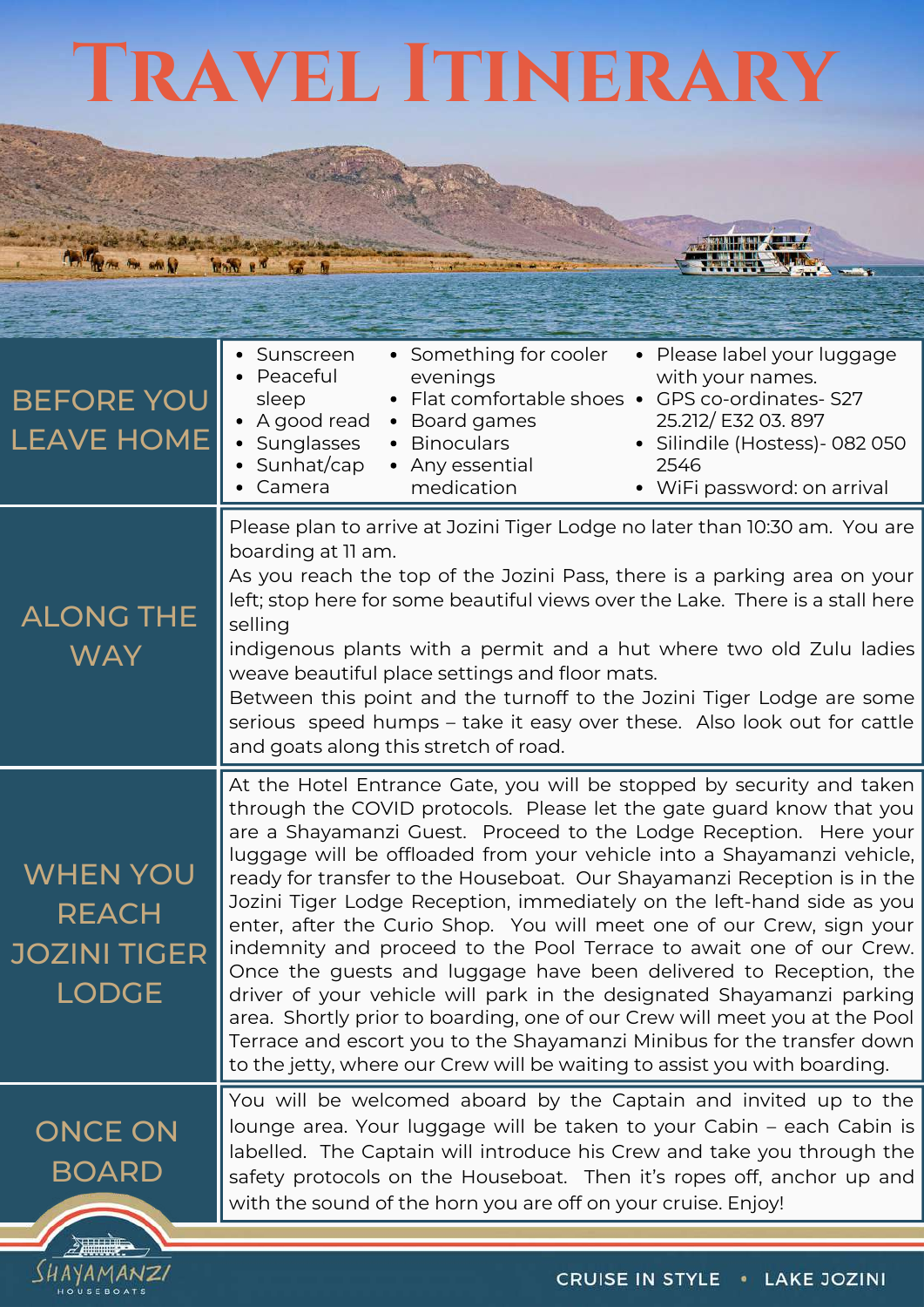

#### **T H E L A K E J O Z I N I E X P E R I E N C E**

# **THE NIGHT OF 5th OCTOBER**

#### BOARDING Boarding Shayamanzi at 11 am.

### ONCE ON BOARD

Once you have settled in, enjoy a light lunch and drinks.

#### FISHING

The Fishing Competition will commence at 2:30 pm and end at 5:30 pm on Tender Boats.

### DINNER

Meet at the bar for sundowners and festivities from 6:30 pm for dinner at 7 pm .





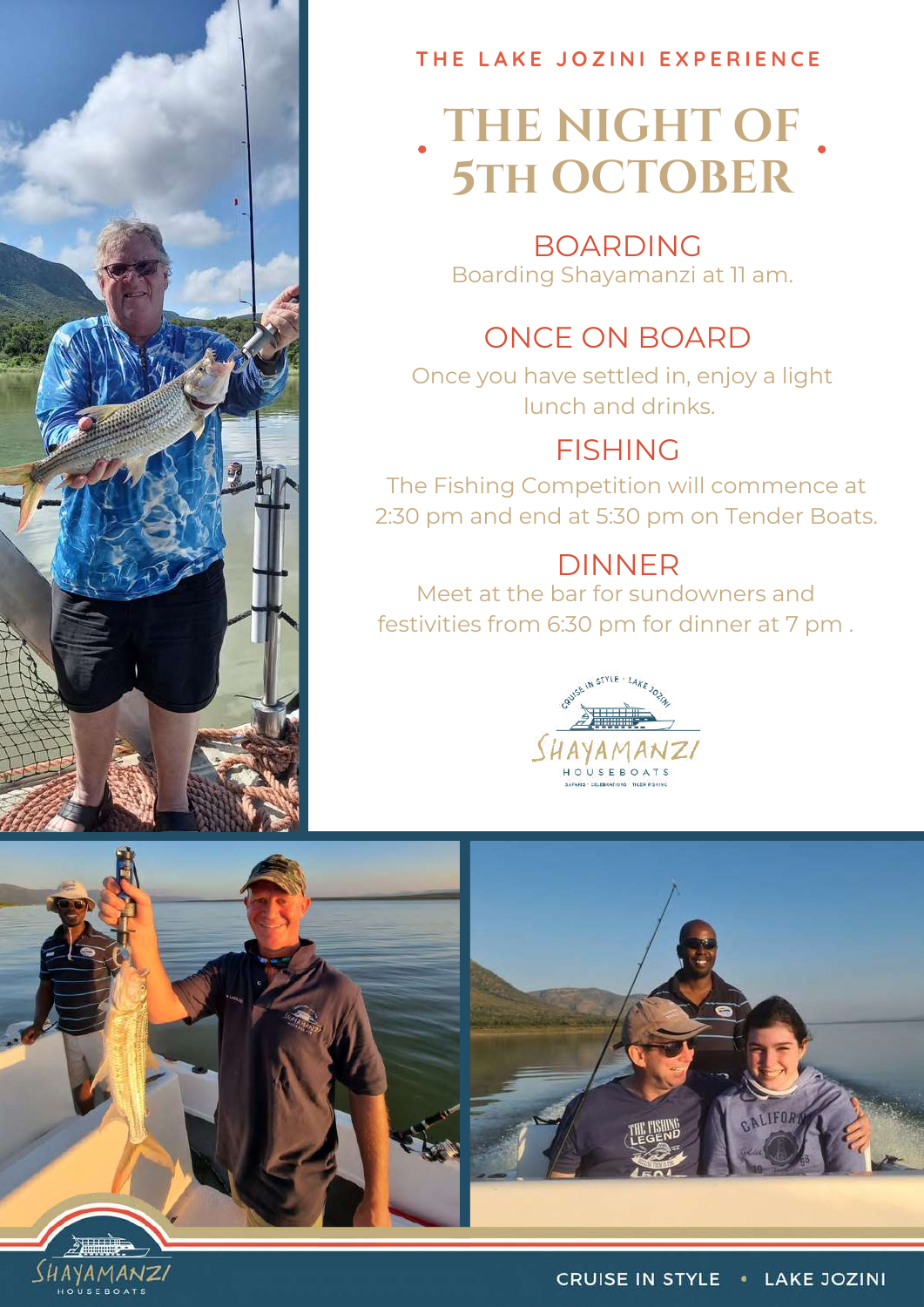

**T H E L A K E J O Z I N I E X P E R I E N C E**

# **THE DAY OF 6th OCTOBER**

#### FISHING

Today's Fishing competition will start at 5:30 am and end at 9 am.

#### **BREAKFAST**

Full breakfast will be served back on the boat at 9:30 am.

> LUNCH A light lunch will be served at 1 pm

### FISHING

Fishing will resume at 1:30 pm and the competition will come to an end at 5:00 pm

#### DINNER

Meet at the bar for sundowners and festivities from 6:30 pm for dinner at 7 pm. Prize Giving will take place after starters.





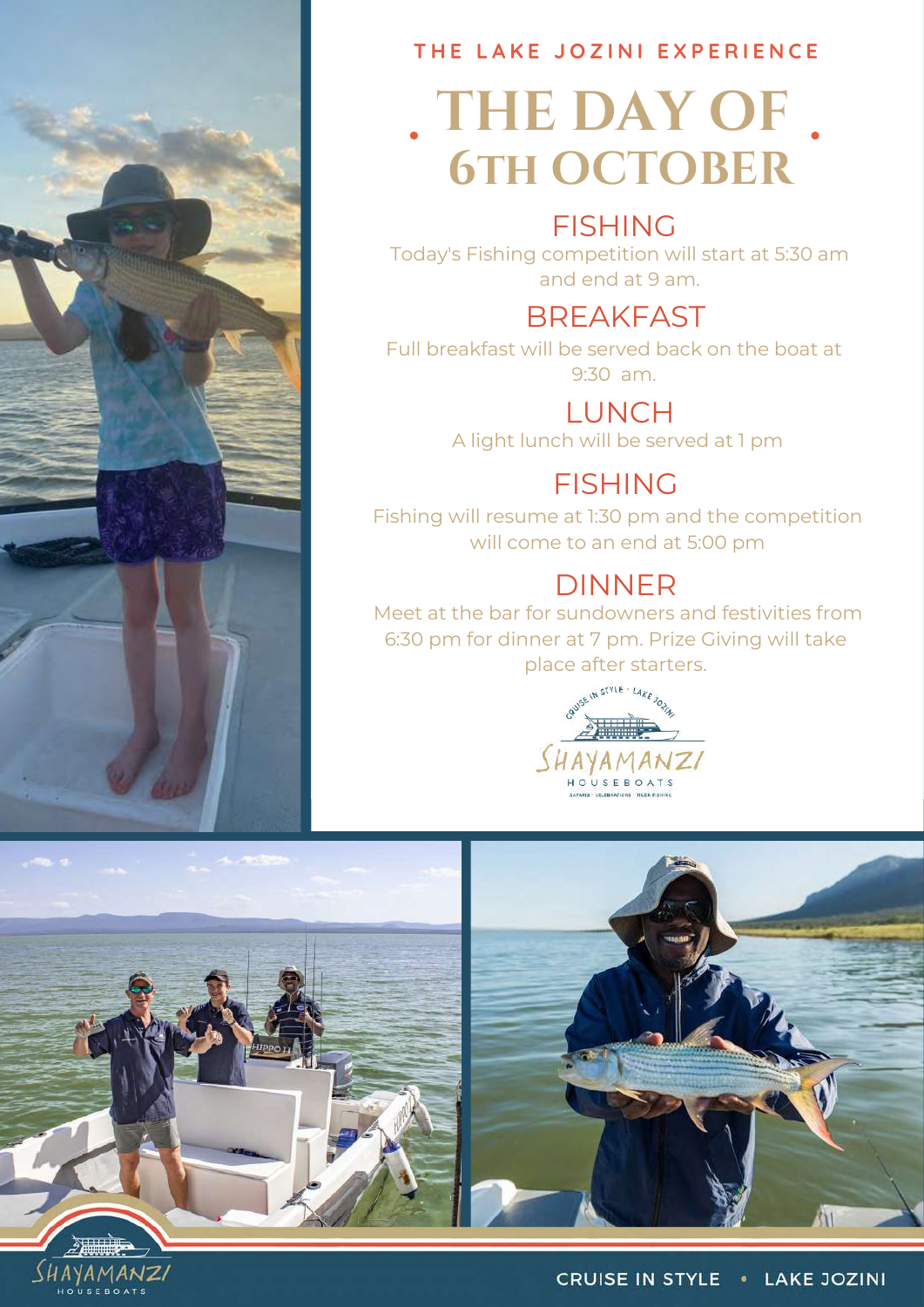

SHAYAMANZI

#### **T H E L A K E J O Z I N I E X P E R I E N C E**

# **THE DAY OF 7th OCTOBER**

### COFFEE & RUSKS

Boiling water will be delivered to your door at 6:30 am for coffee/tea together with a parcel filled with our favourite rusks.

### **BREAKFAST**

Full breakfast will be served at 9 am.

### **DISEMBARK**

After breakfast get packed up and ready to disembark at 10 am. We are so sad to say goodbye and wish you a safe journey home.